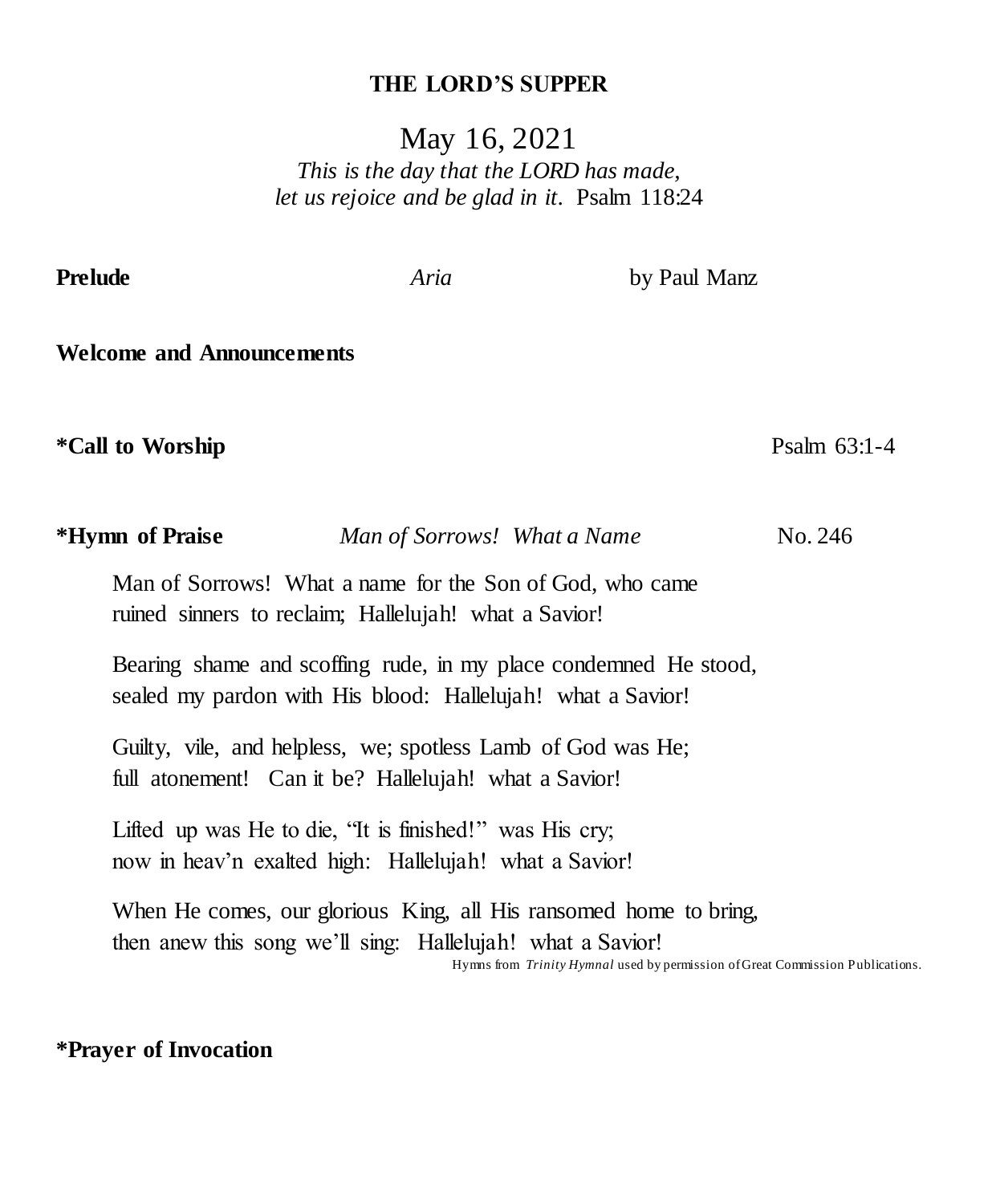#### **Prayer of Confession**

Our Gracious Heavenly Father, we stand before you this morning as men and women, boys and girls, who have broken your commandments and fallen short of your glory. We confess to you that we are guilty of sin and just deserving of your displeasure and wrath. We cast ourselves upon your mercy, asking you to spare us of your judgment and pardon us from all our sins, not because of who we are, but because of who your son, Jesus Christ is. Wash us clean of all unrighteousness and pour out your grace upon us that our lives would be rebuilt and restored from all that sin has taken from us. Guard our hearts, we pray, and strengthen our faith a hundred-fold, that we might trust in you more and more in the days and weeks to come. All this we pray, in Jesus precious name. Amen.

## Assurance of Pardoning Grace **Psalm 63:5-8** Psalm 63:5-8

**<sup>5</sup>** My soul will be satisfied as with the richest of foods; with singing lips my mouth will praise you. **6** On my bed I remember you; I think of you through the watches of the night. **<sup>7</sup>** Because you are my help, I sing in the shadow of your wings.<sup>8</sup> My soul clings to you; your right hand upholds me.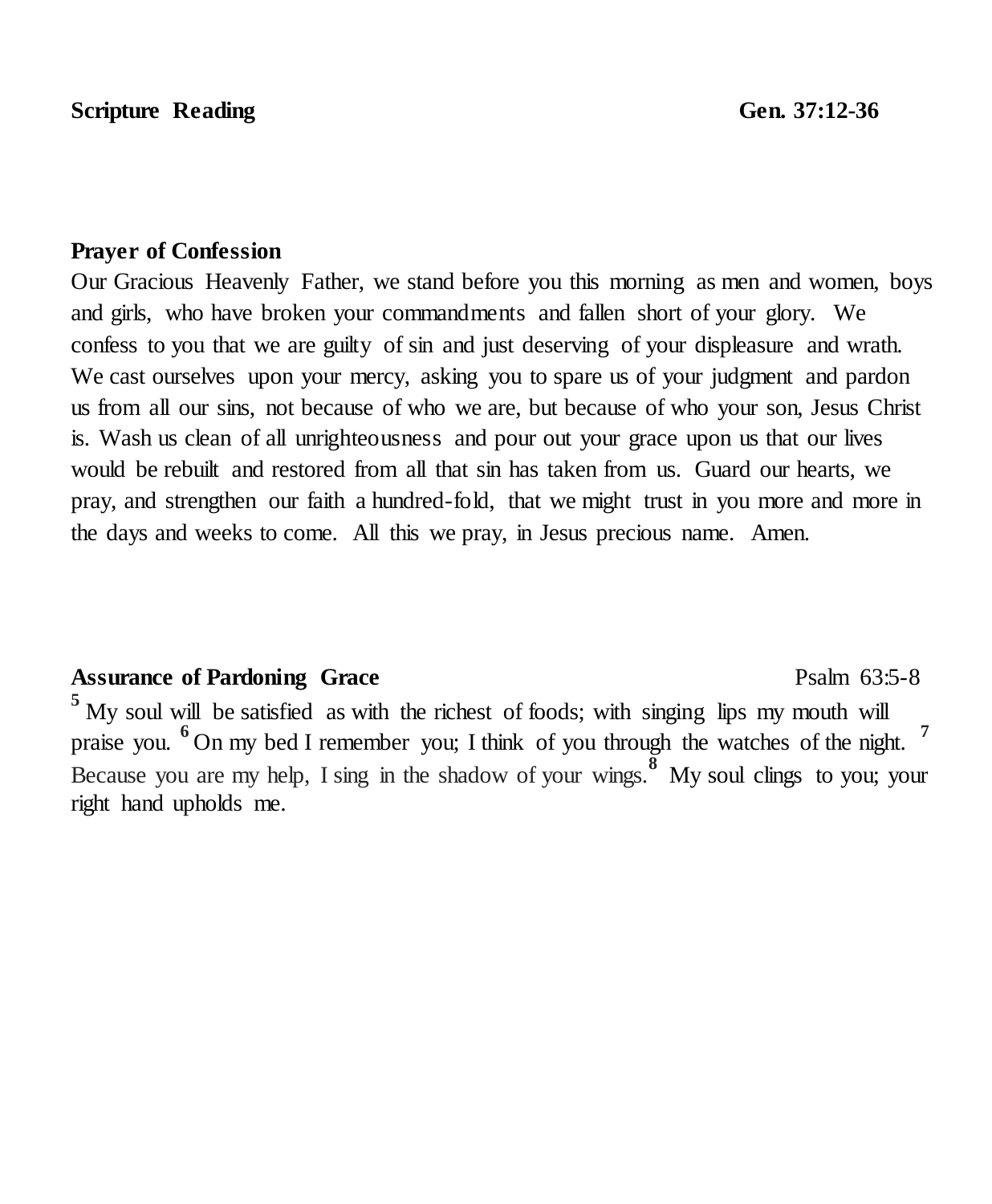## **REFRAIN: Hallelujah! what a Savior! Hallelujah! what a Friend! Saving, helping, keeping, loving, He is with me to the end.**

 Jesus! what a strength in weakness! Let me hide myself in Him; tempted, tried, and sometimes failing, He, my strength, my vict'ry wins. **REFRAIN**

 Jesus! what a help in sorrow! While the billows o'er me roll, even when my heart is breaking, He, my comfort, helps my soul. **REFRAIN**

 Jesus! what a guide and keeper! While the tempest still is high, storms about me, night o'er-takes me, He, my pilot, hears my cry. **REFRAIN**

 Jesus! I do now receive Him, more than all in Him I find; He hath granted me forgiveness, I am His, and He is mine. **REFRAIN** Hymns from *Trinity Hymnal* used by permission of Great Commission Publications.

## **WSC 26-27**

## Q. 26. **How doth Christ execute the office of a king?**

A. Christ executeth the office of a king, in subduing us to himself, in ruling and defending us, and in restraining and conquering all his and our enemies.

## Q. 27. **Wherein did Christ's humiliation consist?**

A. Christ's humiliation consisted in his being born, and that in a low condition, made under the law, undergoing the miseries of this life, the wrath of God, and the cursed death of the cross; in being buried, and continuing under the power of death for a time.

## **Prayer of Intercession**

## **Offering**

*Take My Life and Let It Be* arr. Bonam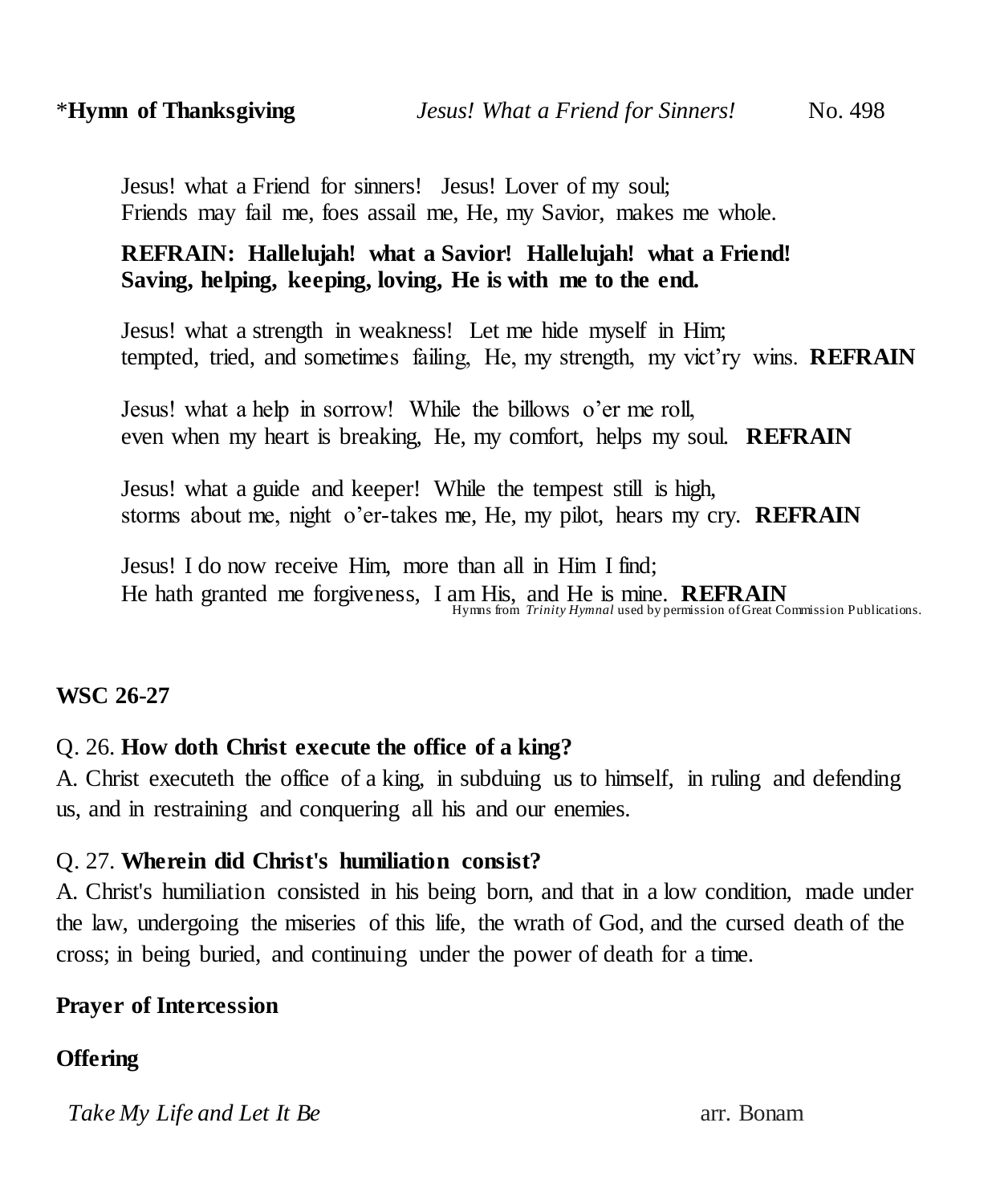## \***Doxology** No. 731

Praise God, from Whom all blessings flow; Praise Him, all creatures here below; Praise Him above, ye heav'nly host; Praise Father, Son, and Holy Ghost. Amen.

Hymns from *Trinity Hymnal* used by permission of Great Commission Publications.

#### **\*Hymn of Preparation** *All Hail the Power of Jesus' Name!* No. 297

All hail the pow'r of Jesus' name! Let angels prostrate fall, let angels prostrate fall; bring forth the royal diadem, and crown him, crown him, crown him,

crown him, and crown him Lord of all!

Crown him, ye martyrs of your God, who from his altar call, who from his altar call; extol the Stem of Jesse's rod, and crown him, crown him, crown him, crown him, and crown him Lord of all!

Ye seed of Israel's chosen race, ye ransomed of the fall, ye ransomed of the fall,

hail him who saves you by his grace, and crown him, crown him, crown him, crown him, and crown him Lord of all!

Sinners, whose love can ne'er forget the wormwood and the gall, the wormwood and the gall, go spread your trophies at his feet, and crown him, crown him, crown him, crown him, and crown him Lord of all!

Let ev'ry kindred, ev'ry tribe on this terrestrial ball, on this terrestrial ball, to him all majesty ascribe, and crown him, crown him, crown him, crown him, and crown him Lord of all!

O that with yonder sacred throng we at his feet may fall, we at his feet may fall! We'll join the everlasting song, and crown him, crown him, crown him, crown him, and crown him Lord of all!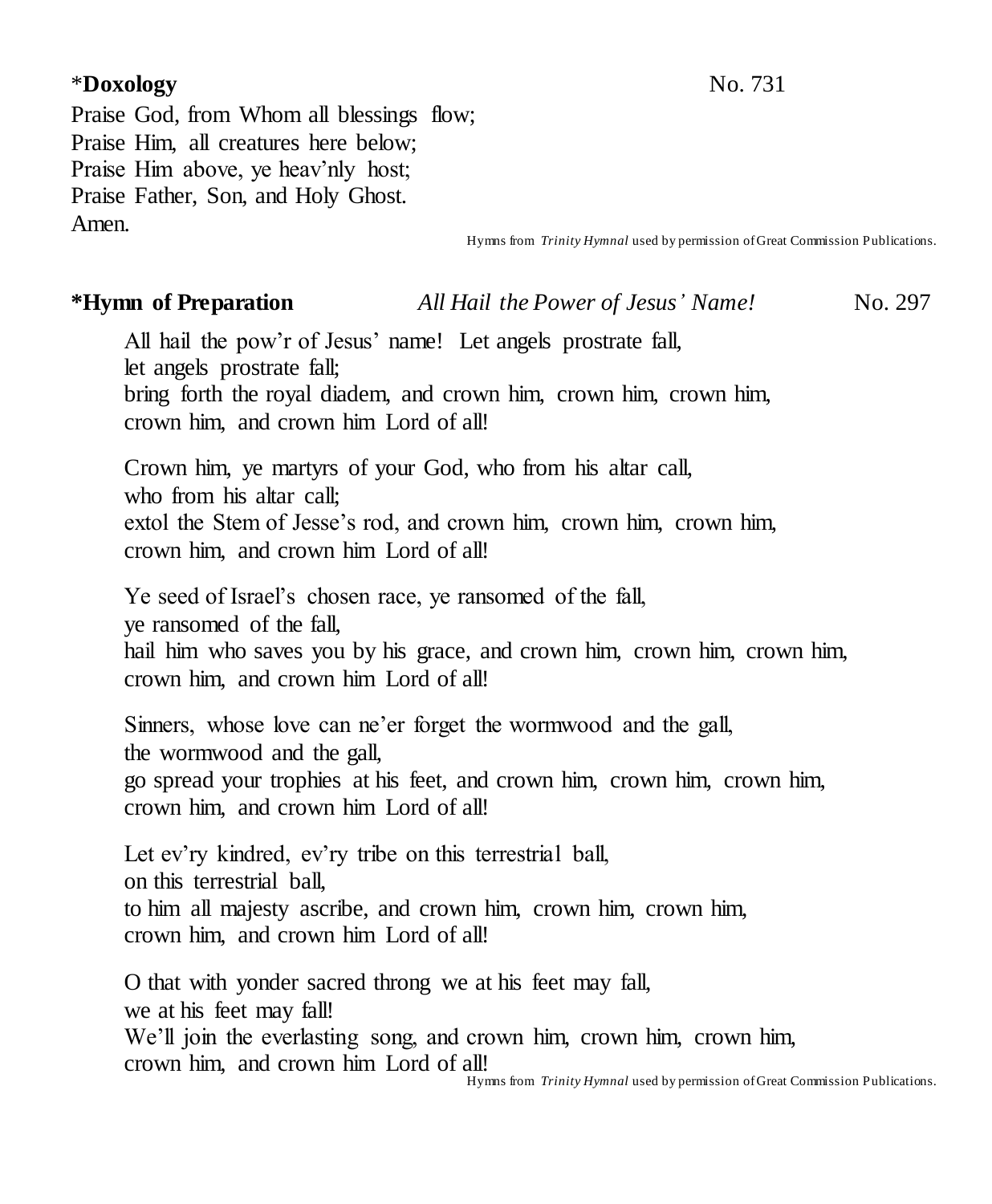1. Division

2. Wisdom

3. Repentance

Questions:

- 1. What's the difference between division that is brought about from faith in Jesus Christ and division that is brought about by our own foolishness? How can you tell the difference?
- 2. What is saving faith? How does it work? Read Chapter 14 of the Westminster Confession of Faith.
- 3. What's the difference between being truly sorry and simply being sorry you got caught?
- 4. What is the baptism by fire that Jesus talks about? How does it relate to his baptism by John?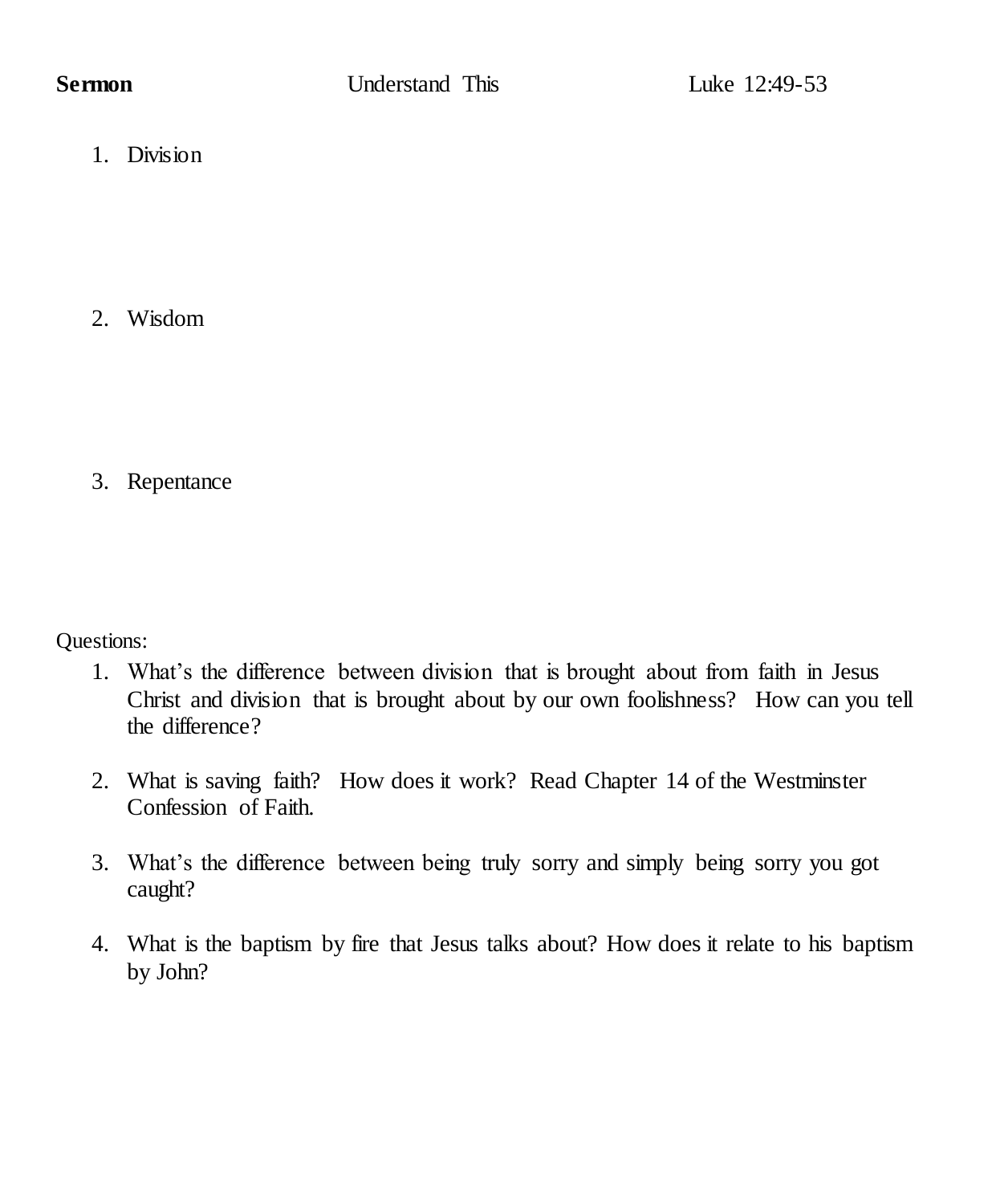**\*Hymn of Response** *Heaven's Gift*



**\*Benediction** 

#### **\*Gloria Patri** No. 735

Glory be to the Father, and to the Son, and to the Holy Ghost; as it was in the beginning, is now, and ever shall be, world without end. Amen, amen. Hymns from *Trinity Hymnal* used by permission of Great Commission Publications.

**\*Postlude** *Praise the Lord, His Glories Show* arr. Travis

**\* Congregation:** Please stand as able.

**\* \* \* \* \* \* \* \***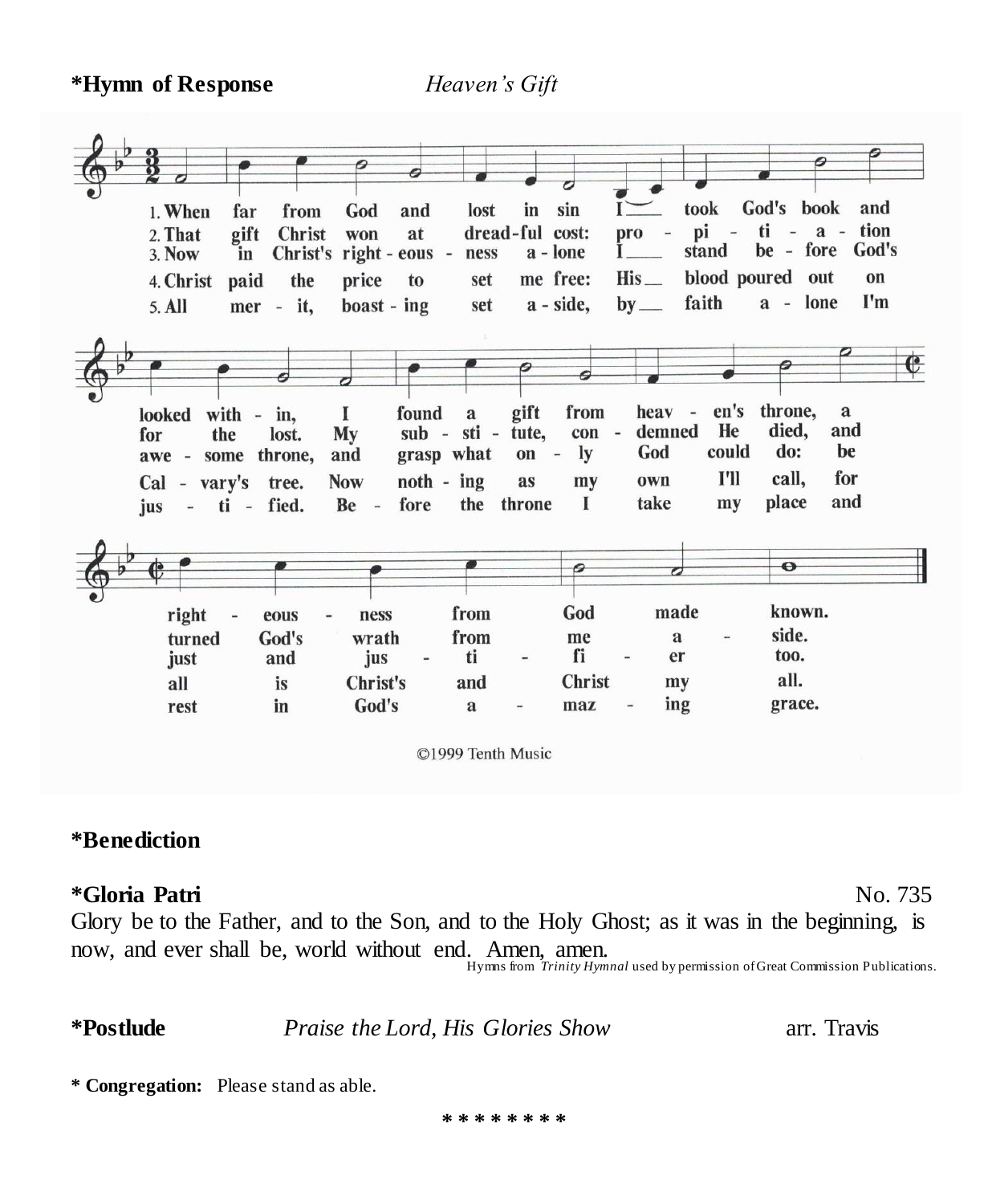| Bassoon       | Ana Severson    |
|---------------|-----------------|
| Flute         | Olivia Morrison |
| French Horn   | Becky Schoon    |
| Violin        | Chris Erickson  |
| Piano & Organ | Sandy Schoon    |

| <b>Weekly Calendar</b> |                      |                                                                                              |  |  |  |
|------------------------|----------------------|----------------------------------------------------------------------------------------------|--|--|--|
| <b>DATE</b>            | TIME                 | <b>EVENT</b>                                                                                 |  |  |  |
| <b>SUN 5/16</b>        | 9:00 AM              | <b>Opening Exercises &amp; Sunday School</b><br>(New Members $&$ Kingdom of God)             |  |  |  |
|                        | 10:30 AM<br>11:45 PM | <b>Worship Service</b> (available YouTube & Facebook)<br><b>Picnic on the Church Grounds</b> |  |  |  |
| <b>MON 5/17</b>        | $6:00 \text{ PM}$    | Vocal Ensemble Rehearsal                                                                     |  |  |  |
| <b>TUE 5/18</b>        |                      | <b>Deacon Meeting</b>                                                                        |  |  |  |
| <b>WED 5/19</b>        | $9:30$ AM            | Women's Morning Bible Study                                                                  |  |  |  |
| <b>THUR 5/20</b>       | 6:00 PM              | By the Hand Dinner                                                                           |  |  |  |
| <b>SUN 5/23</b>        | 9:00 AM              | <b>Opening Exercises &amp; Sunday School</b><br>(Kingdom & New Members)                      |  |  |  |
|                        | 10:30 AM<br>11:45 PM | <b>Worship Service</b> (available YouTube & Facebook)<br><b>Schoon Care Group</b>            |  |  |  |

| <b>Serving the Lord</b> |                     |           |           |                     |  |  |
|-------------------------|---------------------|-----------|-----------|---------------------|--|--|
|                         | 5/16                | 5/23      | 5/30      | 6/6                 |  |  |
|                         |                     |           |           |                     |  |  |
| <b>AM Nursery</b>       | Yon                 | Ashley    | Lorrie    | Felicia             |  |  |
| <b>Greeters</b>         | Phyllis             | Dar       | Martha    | Lash Fam            |  |  |
| <b>Treats</b>           | N/A                 | N/A       | N/A       | N/A                 |  |  |
| Serve/Cleanup           | N/A                 | N/A       | N/A       | N/A                 |  |  |
| Audio                   | <b>B.</b> Armstrong | B. Schoon | J. Martin | <b>B.</b> Armstrong |  |  |
| Elder of the            | <b>Hrivnak</b>      | Nelson    | Lindborg  | Gretzinger          |  |  |
| Week                    |                     |           |           |                     |  |  |
| Deacon of the           | Jim                 | Jason     | Matt      | Jim                 |  |  |
| Week                    |                     |           |           |                     |  |  |
| Communion               | N/A                 | N/A       | N/A       | 6/6                 |  |  |
| Prep                    |                     |           |           | Yon                 |  |  |